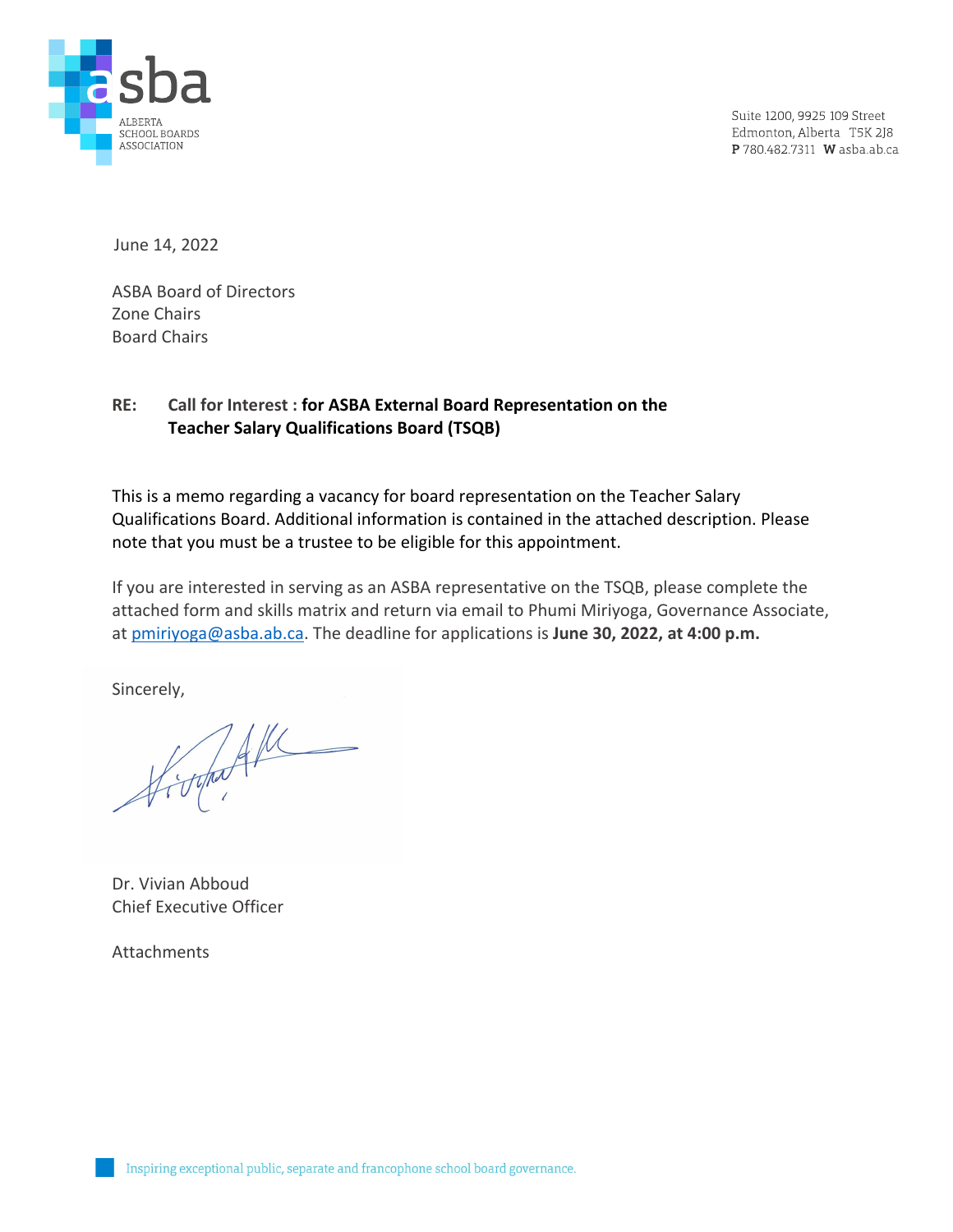

## **EXTERNAL COMMITTEE DESCRIPTION**

| <b>Name of Committee:</b>    | <b>Teacher Salary Qualifications Board (TSQB)</b>                                                                                                                                                                                                                                                           |
|------------------------------|-------------------------------------------------------------------------------------------------------------------------------------------------------------------------------------------------------------------------------------------------------------------------------------------------------------|
| <b>Sponsor:</b>              | Alberta Teachers' Association                                                                                                                                                                                                                                                                               |
| <b>Time Commitment:</b>      | The committee meets two to three times per year in Edmonton.                                                                                                                                                                                                                                                |
|                              | The term of this appointment is July 1, 2022 - June 30, 2024                                                                                                                                                                                                                                                |
| <b>Expenses:</b>             | ASBA shall pay a per diem and expenses in accordance with<br>Governance Policy 7 Appendix B - Per Diem and Expense<br>Guidelines.                                                                                                                                                                           |
| <b>Purpose of Committee:</b> | Established by a memorandum of agreement signed in 1967 by the<br>Alberta Teachers' Association, the Alberta School Boards<br>Association and Alberta Education, the board includes<br>representatives of the parties to the agreement and the three<br>Alberta universities having faculties of education. |
|                              | The duties of the board are to establish principles for the<br>evaluation of years of teacher education for salary purposes, and<br>to hear and rule on appeals on decisions of the Teacher<br>Qualification Committee.                                                                                     |
|                              | Each year the board reviews and when necessary, implements<br>changes to the principles.                                                                                                                                                                                                                    |
| Criteria:                    | Board representative must be a trustee from a member school<br>board and possess a proven track record in board or committee<br>participation. Experience in dispute or appeal resolution is<br>important.                                                                                                  |